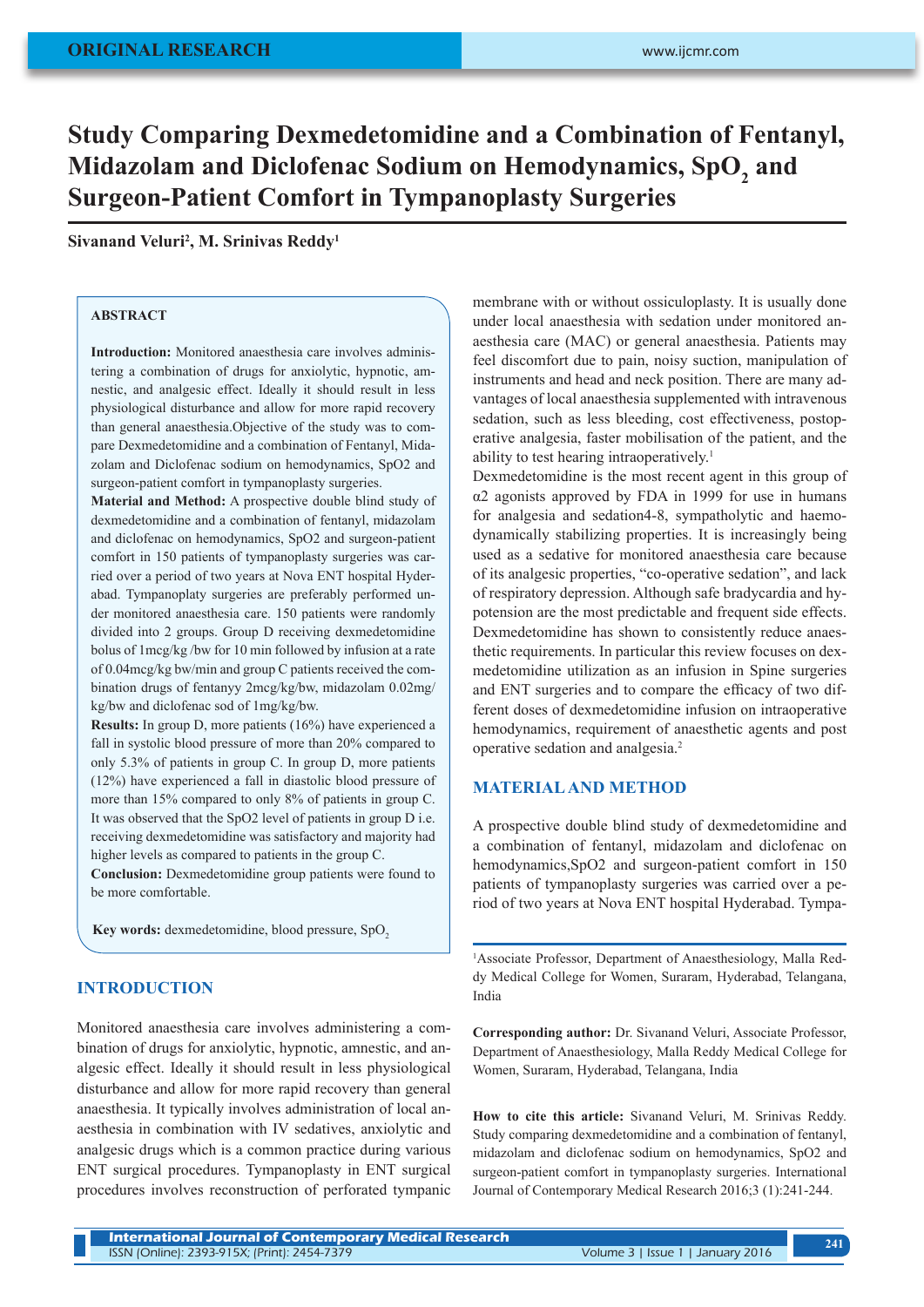noplaty surgeries are preferably performed under monitored anaesthesia care. 150 patients were randomly divided into 2 groups. Group D receiving dexmedetomidine bolus of 1mcg/ kg /bwfor 10 min followed by infusion at a rate of 0.04mcg/ kg bw/min and group C patients received the combination drugs of fentanyy 2mcg/kg/bw, midazolam 0.02mg/kg/bw and diclofenac sod of 1mg/kg/bw. Maximum fall in systolic blood pressure, diastolic blood pressure over the length of time of surgery as a percentage in comparision to the pre-operative values was noted. Similarly maximum change in SpO2 was also recorded. Surgeon and patient comfort index was calculated based on the responses of them to a questionnaire and assessment was also recorded and compared in the 2 groups. All data was analysed for statistical significance.

| Index             | Response                   | Points   |
|-------------------|----------------------------|----------|
| <b>Blood</b> less | <b>Blood</b> less          | 4        |
| fields            | Fair blood loss            | 3        |
|                   | Disturbing blood ooze      | 2        |
|                   | Troublesome bleeding       |          |
|                   | Surgery abandoned          | $\Omega$ |
| Patient state     | Immobile and co-operative  | 2        |
|                   | Moving and un co-operative |          |
|                   | Converted to GA            | $\theta$ |
| patient com-      | N <sub>0</sub>             | 2        |
| plaining of       | Yes                        | 1        |
| pain needing      | Converted to GA            | $\theta$ |
| further LA        |                            |          |
| administration    |                            |          |
| ability to com-   | Easily                     | 2        |
| municate with     | With extra effort          |          |
| patient           | Not possible as pt is very | ∩        |
|                   | drowsy                     |          |

**Surgeon's comfort index scores**

If the response of the surgeon to the questionnaire reveals 7 to 10 points surgeon was considered comfortable and if the scoring was less than 7, surgeon was considered uncomfortable.

#### **Patient comfort index**

| Index           | Number / response        | Points |
|-----------------|--------------------------|--------|
| Visual Analogue | 9 or 10                  |        |
| Scale (VAS)     | 7 or 8                   |        |
|                 | Less than 7              |        |
| Patient state   | Relaxed and sleepy       |        |
|                 | Anxious and agitated     |        |
| Arousability of | easily arousable         |        |
| patient         | Arousable with loud ver- |        |
|                 | bal or physical means    |        |

Patient is regarded as comfortable if the score is 4 or 5 and uncomfortable if the score is less than 4.

# **RESULTS**

It was found that more patients i.e. 24% and 70.7% in the

group C had experienced fall up to 15% and 15-20% respectively than the patients in the group D. But in group D, more patients (16%) have experienced a fall in systolic blood pressure of more than 20% compared to only 5.3% of patients in group C (table 1).

Similarly for fall in diastolic blood pressure, it was found that more patients i.e. 25.3% and 66.7% in the group C had experienced fall up to 10% and 10-15% respectively than the patients in the group D. But in group D, more patients (12%) have experienced a fall in diastolic blood pressure of more than 15% compared to only 8% of patients in group C (table 2).

Table 3 shows a comparison of SpO2 level in both the groups. It was observed that the SpO2 level of patients in group D i.e. receiving dexmedetomidine was satisfactory and majority had higher levels as compared to patients in the group C. When Surgeon's comfort index scores were compared in both the groups, it was found that there was not much difference. Thus the surgeon's were comfortable equally with both the group patients (table 4).

It can be seen from table 5 that patients in both the groups were equally comfortable with either of the drug they received.

| <b>Maximum</b> fall in                                         | No. Of patients in | No. Of patients in |
|----------------------------------------------------------------|--------------------|--------------------|
| systolic BP                                                    | group D            | group C            |
| Up to $15%$                                                    | 14 (18.7%)         | 18(24%)            |
| $15 - 20\%$                                                    | 49 (65.3%)         | 53 (70.7%)         |
| More than $20\%$                                               | 12(16%)            | 04 $(5.3\%)$       |
| Total                                                          | 75 (100%)          | 75 (100%)          |
| Table-1: Comparison of fall of systolic blood pressure (BP) in |                    |                    |
| the two groups                                                 |                    |                    |
|                                                                |                    |                    |

| <b>Maximum</b> fall in                                          | No. of patients in | No. of patients in |
|-----------------------------------------------------------------|--------------------|--------------------|
| diastolic BP                                                    | group D            | group C            |
| Up to $10\%$                                                    | 13 (17.3%)         | $19(25.3\%)$       |
| $10 - 15\%$                                                     | 53 (70.7%)         | 50 (66.7%)         |
| More than $15%$                                                 | 09(12%)            | 06(8%)             |
| Total                                                           | 75 (100%)          | 75 (100%)          |
| Table-2: Comparison of fall of diastolic blood pressure (BP) in |                    |                    |
| the two groups                                                  |                    |                    |

| SpO <sub>2</sub> level                              | No. Of patients in | No. Of patients in |
|-----------------------------------------------------|--------------------|--------------------|
|                                                     | group D            | group C            |
| Up to $95$                                          | 53 (70.7%)         | 24(32%)            |
| $90 - 94$                                           | $16(21.3\%)$       | 42 $(56%)$         |
| Less than 90                                        | 06(8%)             | 09(12%)            |
| Total                                               | 75 (100%)          | 75 (100%)          |
| Table-3: Comparison of SpO2 level in the two groups |                    |                    |

| Surgeon's com-                                               | No. of patients in | No. of patients in |
|--------------------------------------------------------------|--------------------|--------------------|
| fort index scores                                            | group D            | group C            |
| $7 - 10$                                                     | 71 (94.7%)         | 73 (97.3%)         |
| Less than 7                                                  | $04(5.3\%)$        | 02(2.7%)           |
| Total                                                        | 75 (100%)          | 75 (100%)          |
| Table-4: Comparison of Surgeon's comfort index scores in the |                    |                    |
| two groups                                                   |                    |                    |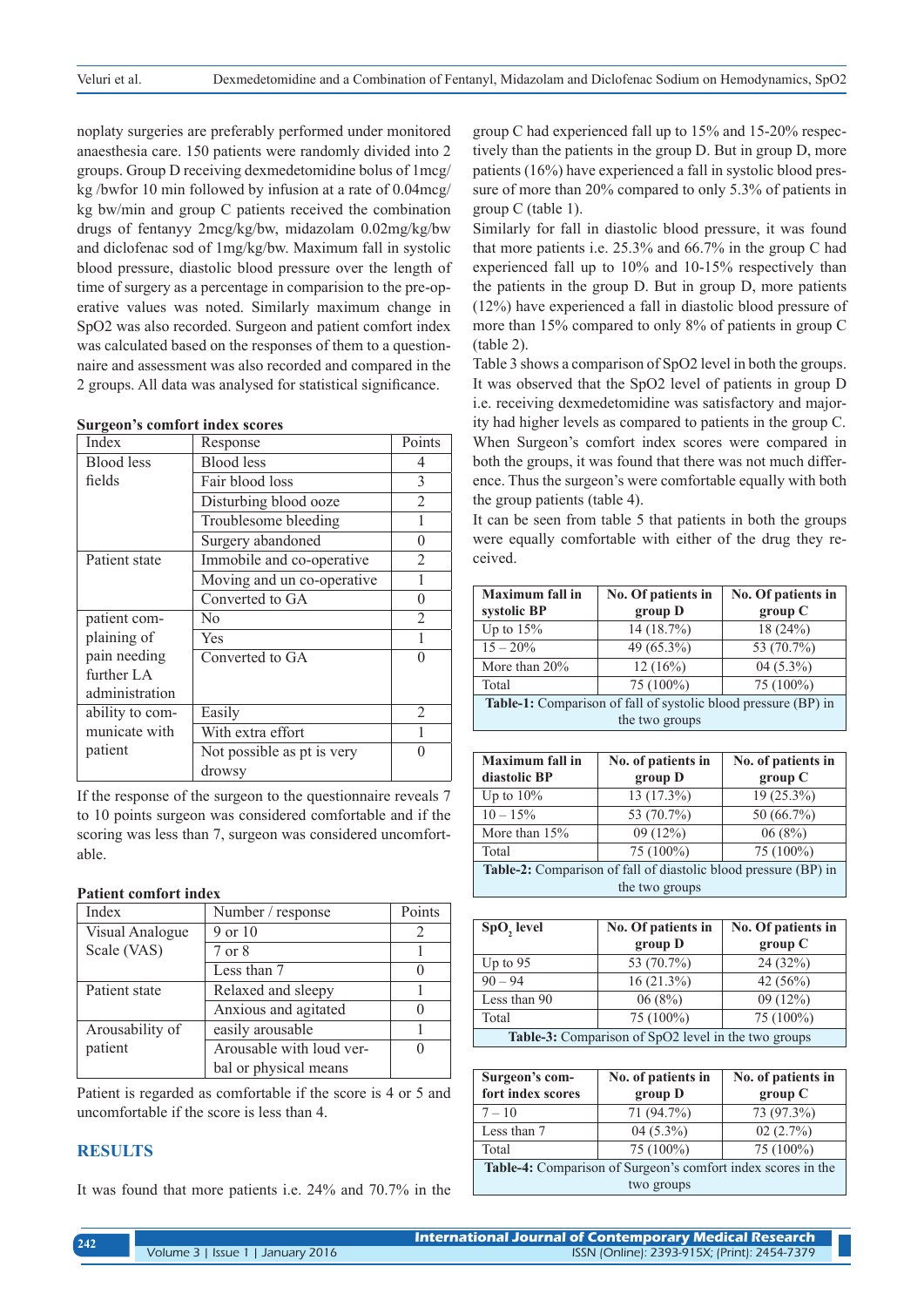| <b>Patient comfort</b>                                        | No. of patients in | No. of patients in |
|---------------------------------------------------------------|--------------------|--------------------|
| index score                                                   | group D            | group C            |
| $4 - 5$                                                       | 73 (97.3%)         | 74 (98.7%)         |
| Less than 4                                                   | 02(2.7%)           | 01 $(1.3\%)$       |
| Total                                                         | 75 (100%)          | 75 (100%)          |
| Table-5: Comparison of Patient comfort index score in the two |                    |                    |
| groups                                                        |                    |                    |

#### **DISCUSSION**

150 patients were randomly divided into 2 groups. Group D receiving dexmedetomidine bolus of 1mcg/kg /bw for 10 min followed by infusion at a rate of 0.04mcg/kg bw/min and group C patients received the combination drugs of fentanyy 2mcg/kg/bw, midazolam 0.02mg/kg/bw and diclofenac sod of 1mg/kg/bw.

We found that for maximum fall of systolic and diastolic blood pressure, more number of patients in the Group D receiving dexmedetomidine were having fall of more than 20% and 15% respectively. But for SpO2 levels, these group patients were having better levels when compared to the patients in the group C who received the combination drugs of fentanyy 2mcg/kg/bw, midazolam 0.02mg/kg/bw and diclofenac sod of 1mg/kg/bw. From the point of view of comfort index of surgeon's and patients, we observed that there was no significant difference in the comfort index of the two groups.

Neha Garg et al<sup>2</sup> carried out a study among 60 patients who were randomly divided into 2 groups. Group A (inj. Dexmedetomidine 0.2 μg/kg/hr) and Group B (inj. Dexmedetomidine 0.4μg/kg/hr). They noted that fall in systolic BP was 15.7% in Group B compared to 3.5% reduction in Group A with respect to baseline. Difference was statistically very highly significant ( $p<0.001$ ). The reduction in diastolic blood pressure was 13% in Group B compared to 3% in Group A. Difference was statistically very highly significant  $(p<0.001)$ .

Padmaja A et al<sup>1</sup> observed that the mean sedation score in group D who received Dexmedetomidinewas 3.18± 0.19 and in other it was (group M)  $3.03\pm0.21(p>0.05)$ . Intra operative heart rate and mean arterial pressure in group D were lower than the base line values and the corresponding values in group  $M$  ( $p<0.05$ ). No of patients receiving rescue fentanyl were more in group M(2 patients 1dose,5 patients 2 doses),in group D only 2 patients required single dose of rescue analgesic fentanyl $(p<0.05)$ .

Ayoqlu H et al<sup>3</sup> in their study found that Group SD receiving Dexmedetomidine had less bleeding and lower bleeding scores ( $P < 0.05$ ). In addition, this group received less intraoperative fentanyl ( $P < 0.05$ ). Aantaa R et al<sup>4</sup> reported that the MAC of isoflurane was 0.85% end-tidal in the control group, 0.55% end-tidal with the low dose of dexmedetomidine, and 0.45% end-tidal with the high dose of dexmedetomidine.Ghodki PS et al<sup>5</sup> concluded that Dexmedetomidine is an effective anesthetic adjuvant that can be safely used in

laparoscopy without the fear of awareness under anesthesia. Khan ZP et al<sup>6</sup> concluded that dexmedetomidine decreased isoflurane requirements in a dose-dependent manner and reduced heart rate, systolic and diastolic arterial pressures. Sedation and slight impairment of cognitive function persisted for several hours after anaesthesia and the end of infusion of dexmedetomidine. Isoflurane did not appear to influence the pharmacokinetics of dexmedetomidine.

Feld JM et al<sup>7</sup> reported that during surgery, desflurane concentrations necessary to maintain the bispectral index at 45 to 50 were decreased, and blood pressure and heart rate were lower with in the dexmedetomidine compared with fentanyl group. In the postanesthesia care unit, pain scores and morphine use were decreased in the dexmedetomidine group. Durmus M et al<sup>8</sup> found that Dexmedetomidine decreased bleeding, postoperative analgesic requirements and intraoperative anaesthetic requirements and was associated with more stable haemodynamic responses to anaesthesia. Jalonen J et al<sup>9</sup> observed that Intraoperative intravenous infusion of dexmedetomidine to patients undergoing coronaryartery revascularization decreased intraoperative sympathetic tone and attenuated hyperdynamic responses to anesthesia and surgery but increased the propensity toward hypotension.

Bakhamees HS et al<sup>10</sup> noted that the intraoperative infusion of dexmedetomidine decreased the total amount of propofol and fentanyl required to maintain anesthesia, offered better control of intraoperative and postoperative hemodynamics, decreased postoperative pain level, decreased the total amount of morphine used and showed better recovery profile compared with placebo.

Aho M et al<sup>11</sup> observed that Dexmedetomidine infusion did not completely abolish the need for isoflurane but diminished its requirement by  $> 90\%$  (P = 0.02). Venn RM et al<sup>12</sup> stated that from the clinician's and patient's perspectives, dexmedetomidine is a safe and acceptable sedative agent for those requiring intensive care. The rate pressure product is reduced in patients receiving dexmedetomidine, which may protect against myocardial ischaemia. Dexmedetomidine reduces the requirement for opioid analgesia.

Arain SR et al<sup>13</sup> concluded that Dexmedetomidine may be useful for perioperative sedation. It has a slower onset and offset of sedation compared with propofol. Dexmedetomidine was associated with improved analgesia and less morphine use in the postoperative period.

### **REFERENCES**

- 1. Padmaja A, Varma T, Pavani PD. A Comparitive Study of Dexmedetomidine Vs Midazolam for Monitored Anaesthesia Care during ENT Surgical Procedures. IOSR Journal of Dental and Medical Sciences. 2015;14:100- 104.
- 2. Neha G, Rama U, Hetal P. Dexmedetomidine infusion as an anaesthetic adjuvant for maintenance of anaesthesia in patients undergoing major surgeries (A com-